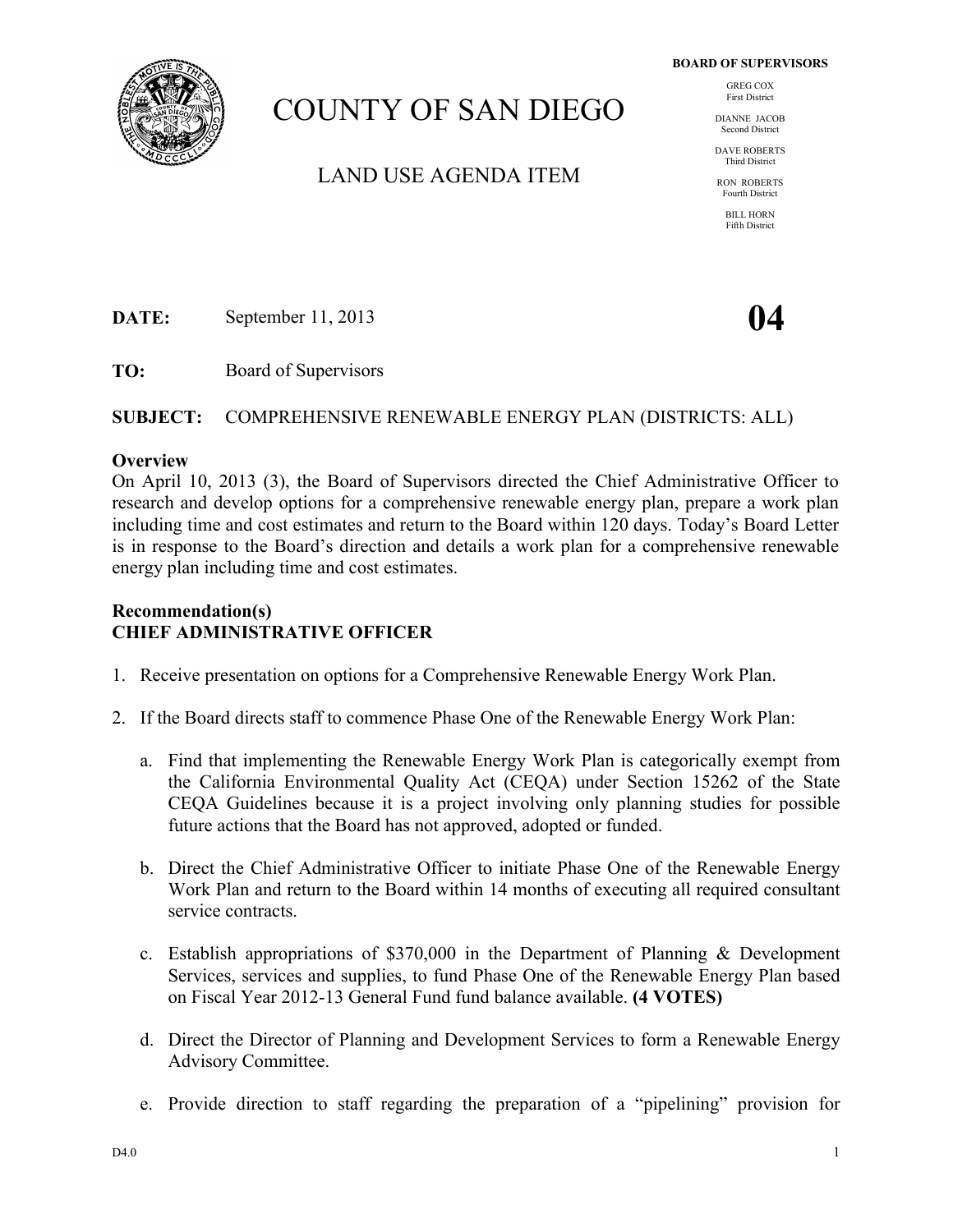discretionary renewable energy projects under review and include a provision for the Board's consideration when staff returns with the Phase One report.

#### **Fiscal Impact**

Funds for this request are not included in the Fiscal Year 2013-2014 Operational Plan. If approved, this request will result in total costs and revenue of \$370,000 in Fiscal Year 2013-14. The funding source is the General Fund fund balance. There will be no change in net General fund cost and additional staff years as a result of the recommended actions.

#### **Business Impact Statement**

The proposed project will further County, state and federal goals of utilizing alternative renewable energy resources. Facilitating renewable energy development provides alternatives for consumers, protects the environment and will help reduce the potential for energy shortages and outages which could negatively impact regional businesses.

#### **Advisory Board Statement**

 $N/A$ 

#### **Background**

Southern California is faced with some of the highest energy costs in the state and nation. With the emergence of renewable energy and green-building technology, consumers are realizing a growing range of options to help reduce energy costs and move towards greater energy independence. While the County has undertaken efforts to expand renewable energy and greenbuilding development, there is an opportunity for a more comprehensive approach to increase renewable energy opportunities, reduce costs for consumers and minimize impacts to the community and its resources.

In response to the Board's direction to research and develop options for a comprehensive renewable energy plan (REP), Planning & Development Services (PDS) staff conducted preliminary research including the review of renewable energy planning efforts in other jurisdictions and meeting with several of the County's internal and external renewable energy stakeholders (See Table 1). The initial research and input received, found a mix of various County programs and renewable energy efforts that may become more effective if integrated into a focused renewable energy planning effort. The research also revealed an extensive amount of local private sector efforts and initiatives related to renewable energy which may serve as a knowledge base and resource for the County's REP efforts moving forward. As a result of the preliminary research staff has prepared a two phase work program for the Board's consideration.

| Internal                                       | External                               |
|------------------------------------------------|----------------------------------------|
| General Services                               | <b>East County Renewable Coalition</b> |
| Air Pollution Control District                 | Center for Sustainable Energy          |
| Department of Parks & Recreation               | Clean TECH                             |
| Department of Public Works (DPW) - Recycling   | SDG&E                                  |
| DPW Landfills                                  | <b>SANDAG</b>                          |
| Planning & Development Services                | University of California, San Diego    |
| Office of Strategy & Intergovernmental Affairs |                                        |

Table 1 - Stakeholders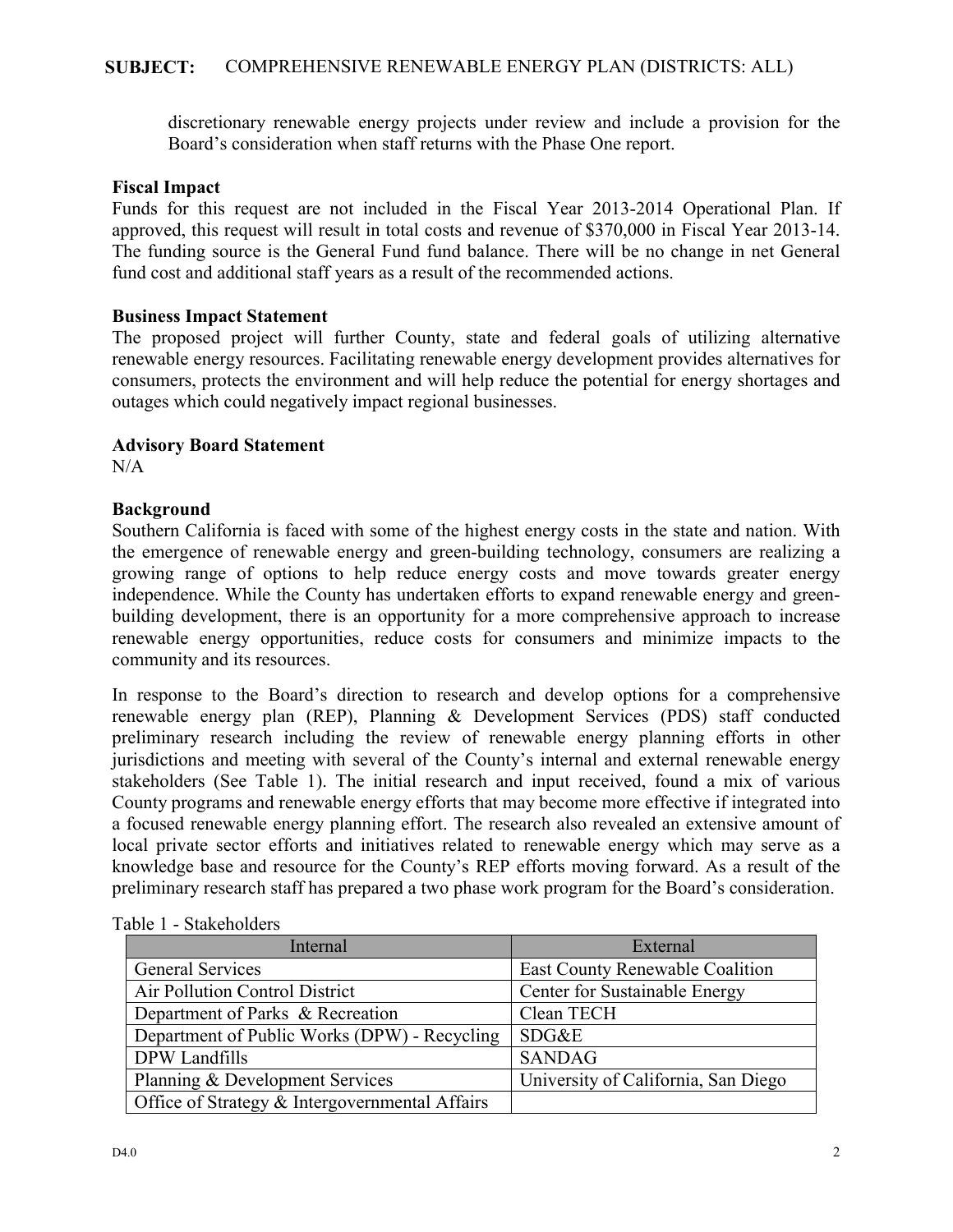# **Renewable Energy Work Plan**

#### **Phase One**

The foundation of developing a meaningful REP is based on research and analysis. Fundamental questions and issues must be researched and analyzed to provide decision makers with the information needed to formulate policies that will yield significant results. Phase One of the proposed REP work program consist of the following:

- 1. Coordinate with the County's Energy and Sustainability Team to analyze the County's existing renewable energy programs and efforts, finding opportunities for efficiencies and bringing resources and knowledge together into a more focused program.
- 2. Work with private sectors stakeholders to understand the trends, issues and challenges facing renewable energy development in our region.
- 3. Conduct economic, feasibility and best management practices research with the assistance of outside consultants to address the report topic areas noted below.
	- a. Overview of existing renewable energy resources available within the unincorporated county - This overview will identify the type, location, quantity and quality of renewable energy resources available within the unincorporated area.
	- b. Cost analysis of different types of renewable energy (solar, wind, etc) The cost to produce energy varies by the source. This analysis will break down the costs to develop and utilize the different types of renewable energy resources found in our region.
	- c. Cost analysis of energy delivery models Various methods are used to deliver energy (distributed, utility scale); therefore, this analysis will provide the costs and benefits of the different delivery models.
	- d. Consumer choice alternatives Provide an overview of alternative energy models, such as Community Choice Aggregation and "Direct Access" purchasing, that provides consumers with options beyond the traditional investor-owned utility model. The analysis will examine the viability and risks associated with implementing these alternative choice models and summarize the use of consumer choice alternatives throughout the state.
	- e. Discussion of incentives, policies and best management practices in other jurisdictions that promote sustainable renewable energy development - Analyze the incentives, policies and best management practices utilized in other jurisdictions and examine whether they produce desired effects.
	- f. Overview of the renewable energy industry in San Diego County (jobs, economic impact, etc.) and its potential for growth - Renewable Energy not only benefits the environment and consumer; it also supports a growing industry within San Diego County. Analyzing the regional impact of the renewable energy industry may help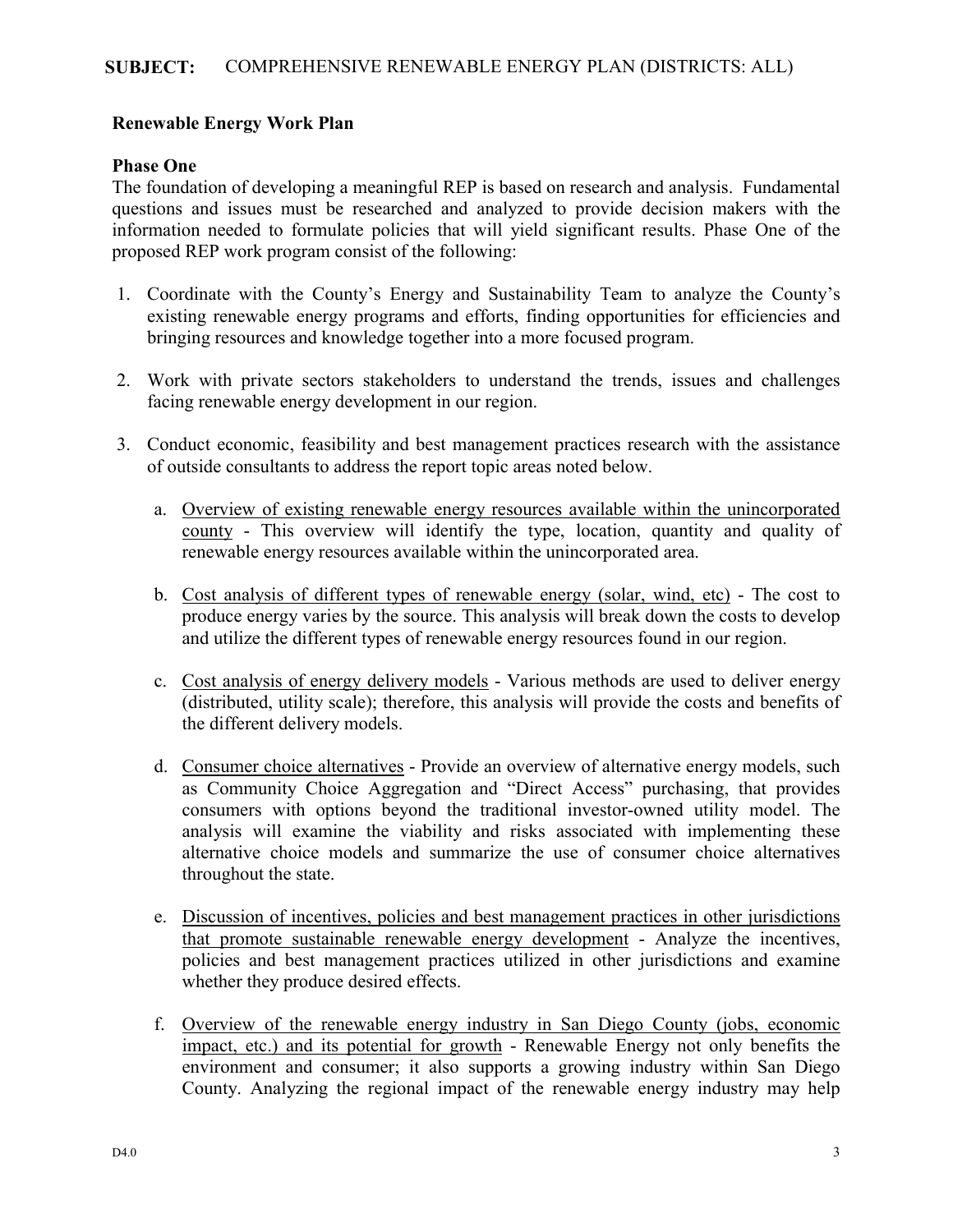shape the County's REP.

- 4. Develop findings and recommendations for the Board's consideration through internal and external stakeholder participation. Anticipated recommendations from this research effort are as follow:
	- a. Develop a Board Policy that memorializes the County's commitment to support and encourage renewable energy development - The Board has adopted similar policies for other key industries such as agriculture (Board Policy I-133).
	- b. Develop a legislative strategy to support renewable energy development Renewable energy is an emerging technology and, as a result, state and federal regulations continue to evolve. There is an opportunity for the County to play a role in advocating and advancing legislation that will benefit the consumer and industry as a whole.
	- c. Update existing plans, policies and incentives A number of existing County plans, policies and incentives include components involving renewable energy. There are opportunities to thread and leverage these renewable energy components together to maximize benefits and efficiencies.
	- d. Identify new plans, policies, and incentives Phase One will likely identify new plans, policies, and incentives to support renewable energy development. These new tools will be presented to the Board for consideration at the conclusion of Phase One and further developed in Phase Two upon direction from the Board.
	- e. Develop a marketing plan The marketing plan will educate and inform consumers about the various renewable energy options and benefits available and provide a "road map" for consumers to tap into renewable energy incentives and programs. This effort will also provide consumers with permitting information for the various renewable technologies.
- 5. Form a Renewable Energy Advisory Committee comprised of stakeholders interested and/or involved in the promotion of renewable energy. This Ad Hoc Committee would consist of approximately 8-10 members selected by the Director of Planning & Development Services with backgrounds in developing, permitting and advocating for renewable technologies within our local region. Staff would conduct a series of meetings with the advisory group to discuss the findings and analysis of the Phase One research and solicit input to aide in the formulation of plan, policy and incentive recommendations to be included in the Phase One report.

Community and public input will be solicited during Phase One through a Planning Commission workshop and public review. A comprehensive report detailing all research and analysis would be presented to the Board at the completion of Phase One. The report will include recommendations presented in a format that will enable the Board to choose the specific plans, policies and incentives it deems appropriate prior to committing resources to their development in the next phase.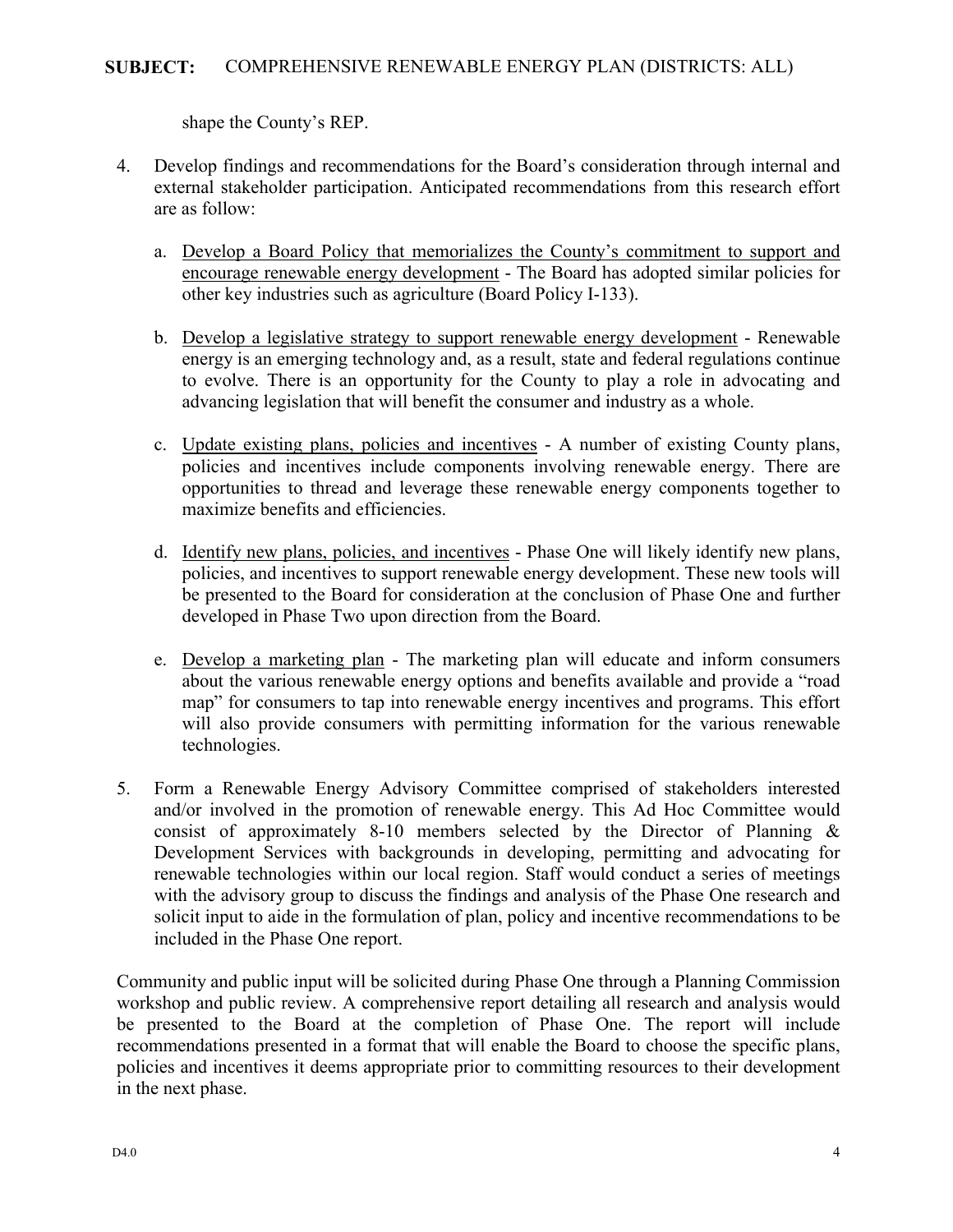### **Phase Two**

Phase Two consists of developing the recommendations approved by the Board at the completion of Phase One and completing any associated environmental analysis prior to their formal adoption. The specifics of Phase Two will remain unknown until all Phase One research and analysis has been completed and its associated recommendations have been identified and reviewed by the Board. The Phase Two work plan will be developed as an action item under Phase One and presented to the Board with the Phase One comprehensive report.

#### **Time and Costs**

Staff has prepared time and cost estimates for the two phase work plan described above. The time and cost estimates provided assume consultant services will be utilized in conjunction with staff time. Phase Two time and costs are estimates based on the anticipated recommendations and will be refined based upon the recommendations ultimately approved by the Board at the completion of Phase One.

| <b>Time Cost Estimates</b> |           |                   |                   |                   |
|----------------------------|-----------|-------------------|-------------------|-------------------|
| <b>Options</b>             | Time      | <b>Consultant</b> | <b>Staff Cost</b> | <b>Total Cost</b> |
|                            |           | Cost              |                   |                   |
| Phase One                  | 18 Months | \$260K            | \$110K            | \$370K            |
| Phase Two                  | 12 Months | \$25K             | \$150K            | \$175K            |
| Total                      | 30 Months | \$285K            | \$260K            | \$545K            |

#### **Policy Issue**

Pipelined Projects - Concerns are often raised that the development of new plans or policies may negatively impact projects currently under review. Determining the applicability of potential new policies and standards to applications and projects already underway may create delays or in some cases render a project infeasible. In order to alleviate concerns and provide certainty to applicants, the Board may wish to "pipeline" renewable energy projects currently under review and exempt them from any future policy changes or new requirements that may result from this REP development effort.

Upon direction from the Board, staff can prepare a "pipelining" provision for the Board's consideration at the time staff returns to present the Phase One report.

#### **Environmental Statement**

Approving the recommended actions is categorically exempt from CEQA under Section 15262 of the State CEQA Guidelines because the recommended actions involve only planning studies for possible future actions which the Board has not approved, adopted, or funded. All recommendations identified under Phase Two of the work plan will be reviewed under CEQA and will be presented to this Board for consideration.

# **Linkage to the County of San Diego Strategic Plan**

Today's proposed actions supports the Sustainable Environments Initiative in the County of San Diego's 2013-2018 Strategic Plan by creating a comprehensive renewable energy plan that threads the County's planning efforts together to facilitate renewable energy development. The proposed action ensures that planning and infrastructure support the economy and a strong region.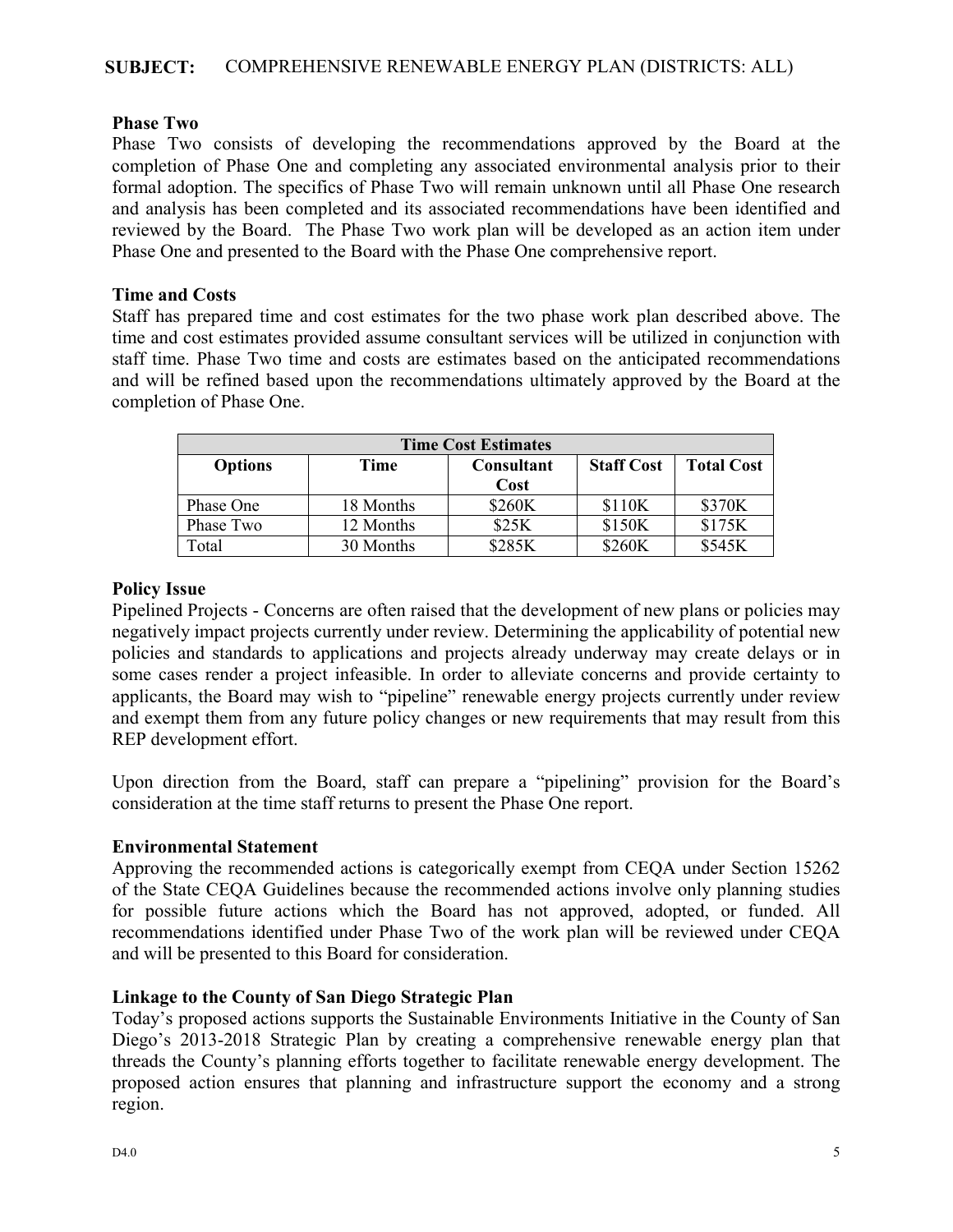Respectfully submitted,

Sarah Agli

SARAH E. AGHASSI Deputy Chief Administrative Officer

ATTACHMENT(S) Attachment A – Board of Supervisors Minute Order, April 10, 2013